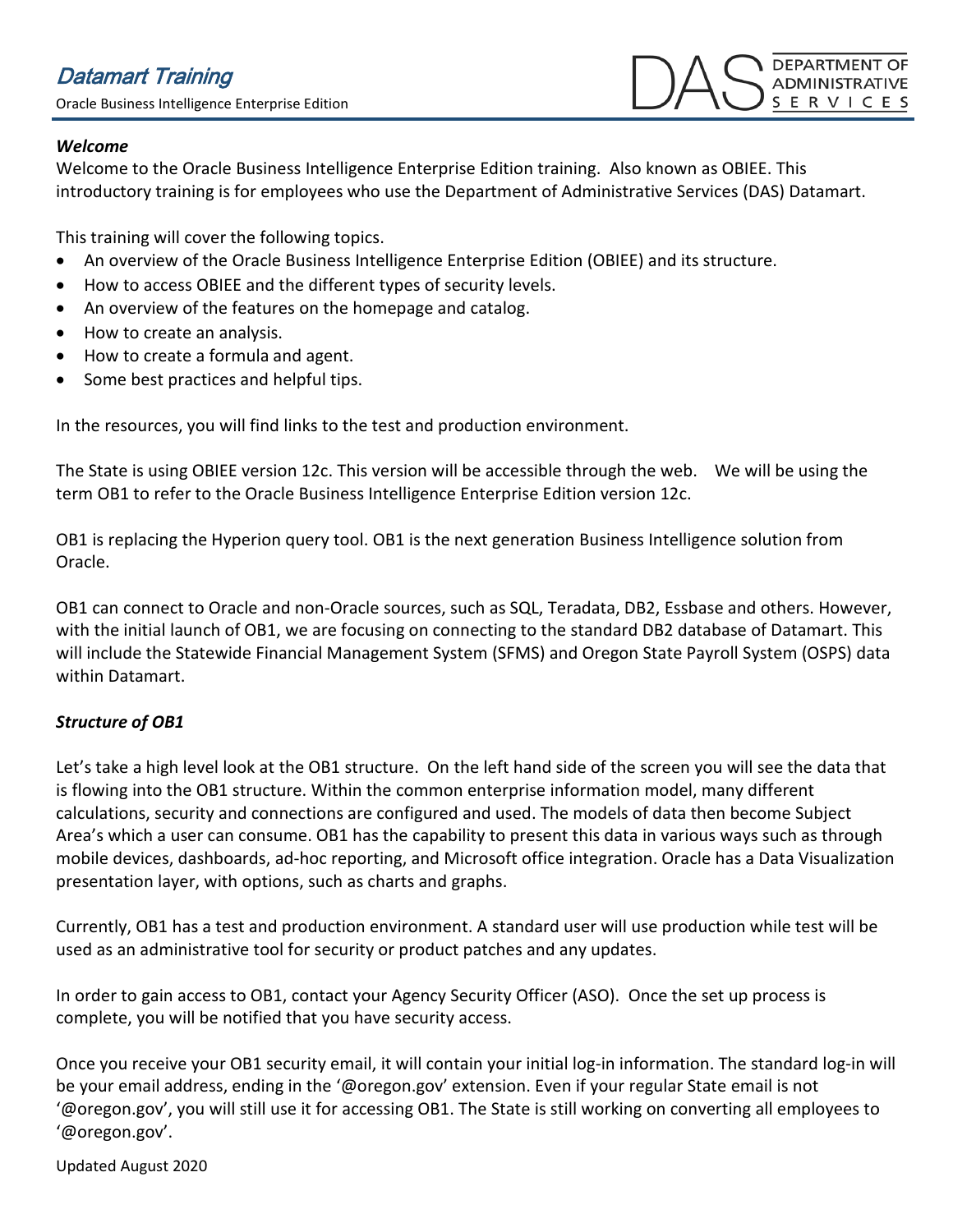## *Passwords*

There are two different types of passwords.

- 1. Non-Sync Users: If you are a non-sync user you will be sent a temporary password. When you first login you will need to change your password on the OBIEE maintenance site. Your password will be valid for 90 days and then you'll be required to change it.
- 2. Sync Users: If you are a sync user your password will be the same as the one you use to log into your work computer. Your OB1 password will be updated when you change your computer password. There might be a slight delay in your updated computer password syncing with OB1.

## *Access Types*

When a user is logged into OB1, the system starts to look at what type of security access they have obtained. There are three main types of access. The ASO must request which type of access you will need.

- Consumer: This access type allows the user only the ability to consume the information another user has created. An example of this would be a manager who would like to view some of their employees created files. They do not need full access, only view access.
- Author: This access type allows the user the ability to create, edit and view the information. Most OB1 users will fall under this category.
- Admin: This type of access allows the user to perform administrative tasks such as modifying security permissions for files and folders. In addition, this user has all the rights of an 'Author', so they can create and edit files as well.

## *Security*

To go along with the three main OB1 security settings, a user will also have a subset of this access. A user can have the 'SFMS' view, the 'OSPS' view or both. These views relate to how a user can see the data within the Datamart. The access will allow you to see what are called 'Subject Areas' within OB1. A 'Subject Area' refers to a specific view of tables within the Datamart. For example, if you want to view the 'Agency' table within the Datamart, you find the 'SFMS - Profile: Agency' Subject Area within OB1.

In addition to the specific views that OB1 allows, we have also set OB1 to contain 'Agency Level Security' for OSPS. The standard practice for viewing OSPS Datamart information has been kept, which entails the limited agency access. You will only be able to view the agency or agencies that you work with. As a reminder, this information must be included in the initial request for access to OB1.

## *OB1 Home*

Once you log into OB1, you will see the homepage. It contains various tools to help you create and display business intelligence data.

Based on your security access, your homepage may look different from others. If you are not seeing all the features you need to on the homepage, please contact an administrator.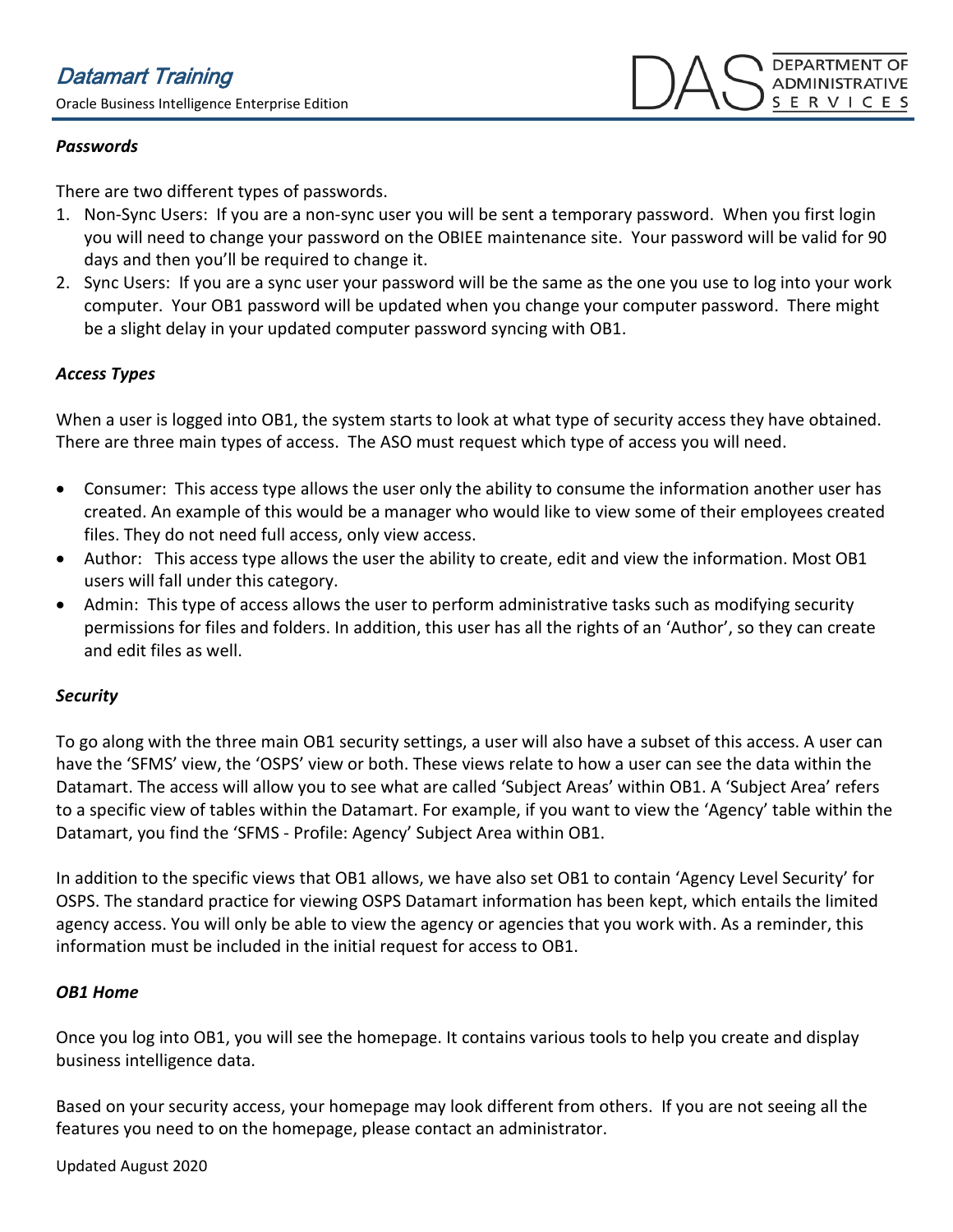On the left side of the homepage, are the action items you will use to create, explore, discover, monitor and report your data. In the initial implementation of OB1, you will not be using the 'Mobile application', 'Performance Management' or 'Marketing' options, as well as, the 'Download BI Desktop Tool' and 'Go to the New Home Page' located at the bottom of the page.

Let's look at some of the homepage menu options that are visible at all times in the application. These menu options provide quick access to alerts, the homepage, catalogs, favorites, and dashboards. You can also create a new file or open an existing file. The "Signed In As" option is where you go to log out of OB1. It's important to note, if there is no activity for an extended period of time you will be automatically logged out.

The 'recent files' section is displayed in the middle of the homepage and displays up to nine files you have worked with recently. It can also show recent 'Dashboards', 'Alerts', or the 'most popular' used files.

OB1 saves all files to the DAS server, which is much different than in the past. Users used to save business intelligence files to their own agency networks or desktop computers. Saving OB1 format files to an agency network is no longer an option; however, you can export the data in another format, to allow for saving to your network.

## *OB1 Catalog*

On the OB1 homepage, you will see the menu option Catalog which provides a detailed look of the file folder structure within OB1.

Here are the main folders you will see. This is where 'My Folders' and 'Shared folders' are. Each user will have access to their own personal folder. This is where you should save your standard files.

Based on your security permissions, your access to the shared folder will vary. You may have little or no access to this folder; however, if you need access to the shared folder, contact your ASO.

Most of the shared folder structure will be set by the DAS Datamart administrator; however, agencies will be able to build some of the shared folder structure, starting with a folder for your own agency. This folder will be used to save files so they can be shared within your agency.

Within the Shared folder will be the Repository. The Repository provides standard reports created on a statewide level. The Repository contains files that are similar to a template. These files help provide a base foundation for data gathering. Once a repository file is selected, you have the option to make alterations based on your agency's needs. Permissions and subfolders will be controlled by an OB1 administrator and can be altered as necessary.

Within the Catalog, you can access several options or you can access them by selecting "More" on a file or folder. There are options, such as deleting, copying, and renaming a file or folder. In addition, an administrator can use the "Permissions" option to provide a user access to a file.

For each file there is a properties option where you can add a description about the file. This option is highly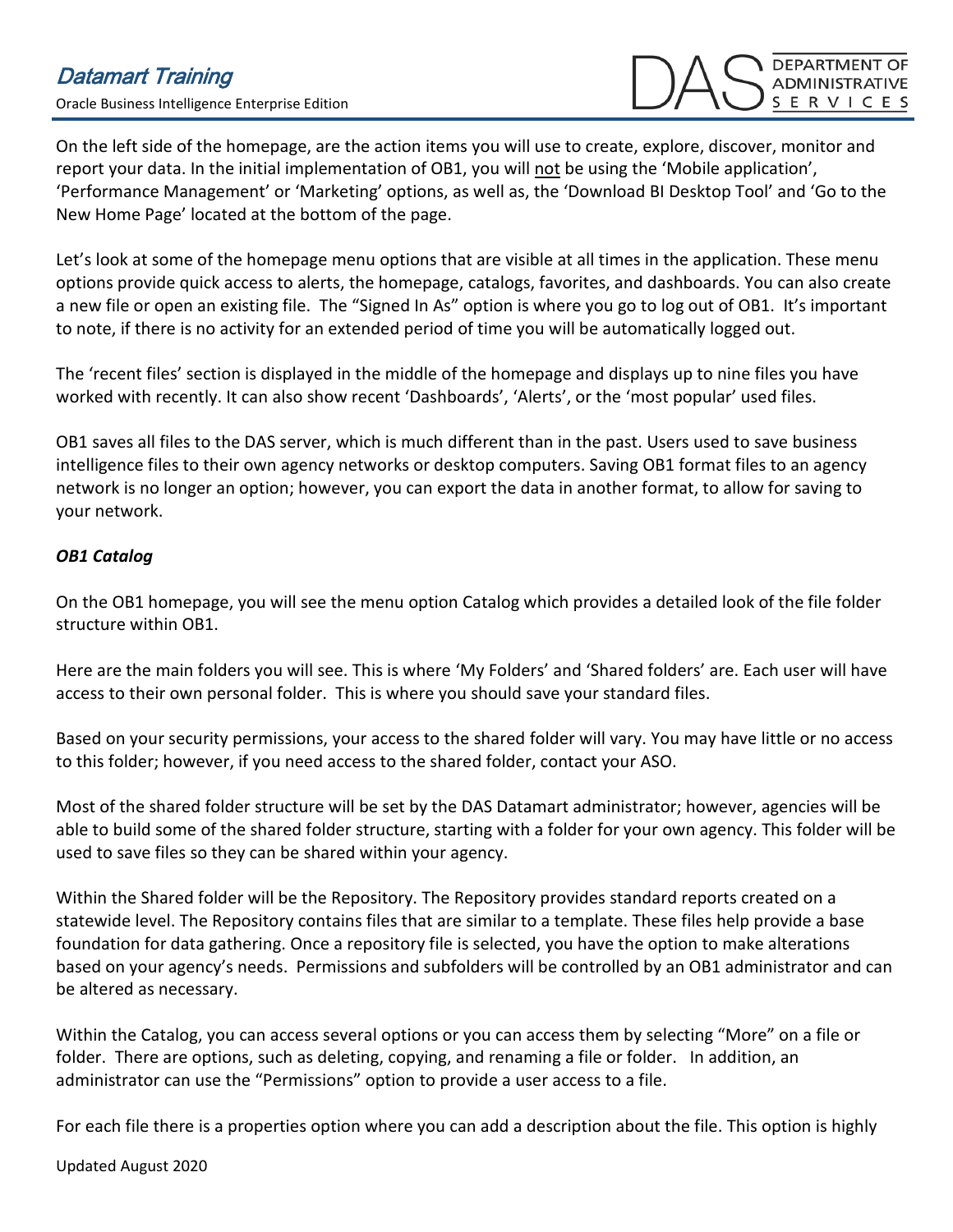recommended because you can provide details in the field so others know what is contained in the file.

#### *Introduction to Analysis*

Here are some key items you need to know about before doing an analysis.

An Analysis is the query building interface for OB1. It is very similar to a query section within the Hyperion application. The Analysis is used for the construction of results and various other data presentations. In addition, an analysis helps set up the necessary fields and filters needed for the business intelligence data gathering.

When you start creating your analysis, you will be required to select a subject area. The subject area is made up of two types of tables - financial and profile which is the same way the Datamart is set-up. The financial subject areas contain information, such as general ledger balances and transaction amounts. While profiles provide titles for various data elements as well as a complete view of all data elements in the current system. For example, the 'compt object' profile table contains all the compt objects while a transaction would only contain a few.

Within each subject area there are columns. Columns contain the individual pieces of data that an analysis returns. Columns will determine what data an analysis contains.

There is a calculated fields folder. This folder was created to contain standard formulas used on a statewide level. For example, 'Row Count' contains a standard formula to help users count and display the amount of rows obtained from the analysis. This is a formula that can be used on a statewide level and can be very helpful in analyzing data. Formulas will continue to be added to the Calculated Fields folder. You can submit a formula for consideration by emailing the Datamart Support. Suggestions will be reviewed and if approved, added to the calculated field folder.

OB1 has a row limitation of one million. If you pull data that goes over a million rows, you will receive an error and you will need to go back to the 'criteria' section and update the options to limit the number of rows. Once the analysis data is obtained from the data source, OB1 has the capability of exporting the information to various formats, such as, PDF, HTML, Excel, or CSV.

Now let's walk through the steps for creating an analysis.

Start by logging into OB1. From the homepage click on the 'New' option and then select 'Analysis'. This will bring you to the 'Subject Area' selection and depending on your security access, you will see different subject areas, which point to tables within the Datamart. Most users will be able to view the SFMS or Accounting subject area's and some will be able to see OSPS or payroll as well.

The two options at the bottom of the subject area are reserved for OB1 administrators only. Select the subject area you are going to do the analysis from.

Once you have selected the desired subject area, you will be moved to the 'criteria' creation section of OB1.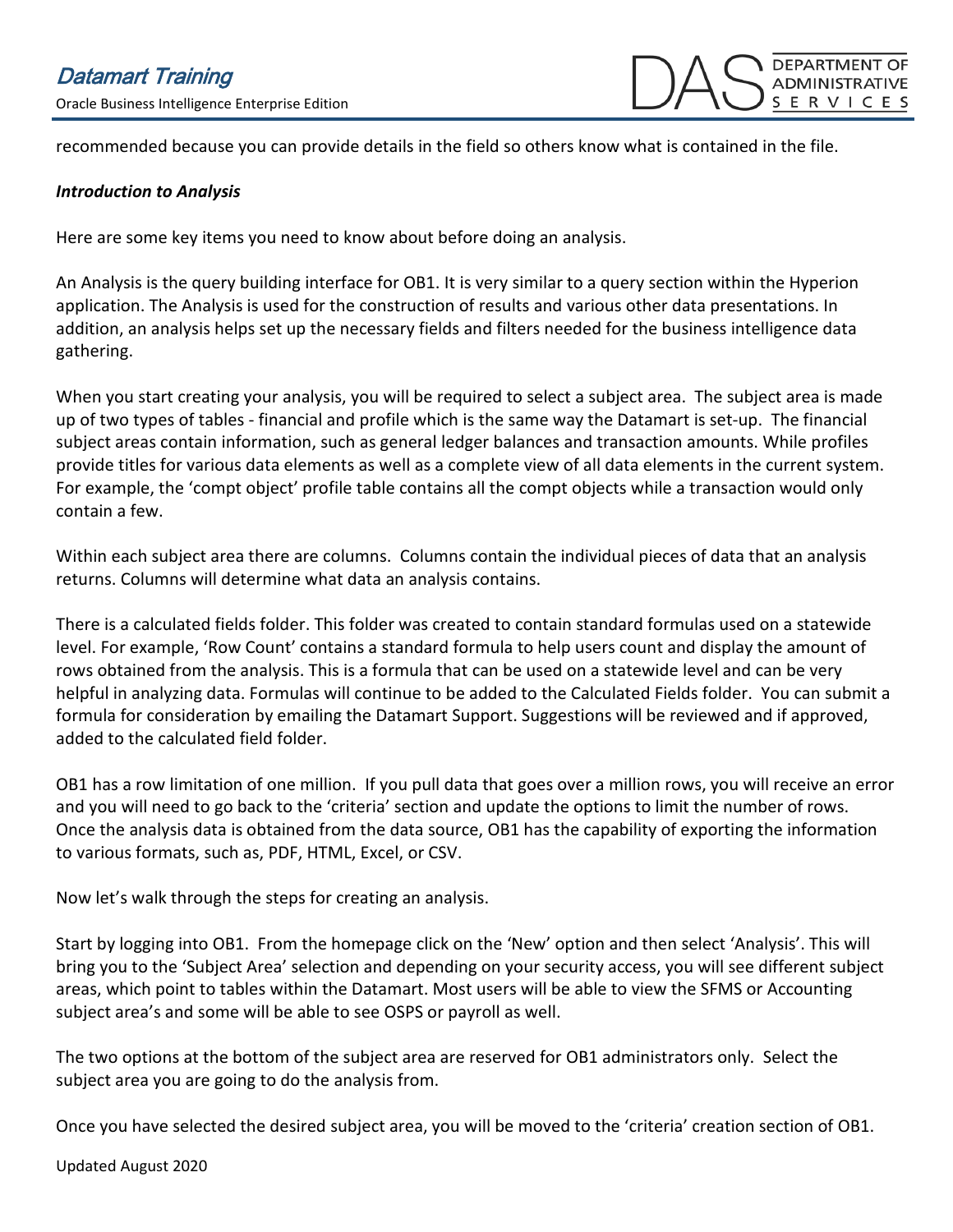**DEPARTMENT OF** ADMINISTRATIVE **S E R V I C E S** 

You will see various folders, depending on the subject area you selected. At most there will be three types of folders in this area - Financial, Profile and Calculated Fields. While reviewing the folders and columns in this section, you should notice the 'naming convention' of the columns have been updated. For instance, the Profile table columns now reference the screen in RSTARS that it is related to.

Click on the arrow next to each folder and all the available columns will be displayed. Click on the column name you want to add to your analysis and drag it over to the 'Selected Columns' area. Continue to do this for each column you want to add to your analysis.

# *Column Options*

For each column you move to the Selected Columns area, you will have several options.

- Sort: You will be able to specify the sort order for the columns. Roll your mouse over 'Sort' and the options for sorting will show. If you want more than one sort, the 'Add' descending or 'Add' ascending sort options must be selected. If not, all other sorts will be reset to the new sort you selected.
- Edit formula: For some of the columns you will be able to create or edit a formula. You can create or edit a formula to add functions, conditional expressions, and so on. A column formula specifies what the column values represent. This editing affects the column only in the context of the analysis and does not modify the formula of the original column in the subject area.
- Edit column properties: You can change the style and the formatting for each column. There is also an option to add 'conditional formatting'. A conditional format is a tool allowing you to apply specific formats and have that formatting change depending on the value of the field or the value of a formula. For example, you can have a field appear bold only when the value of the field is greater than 100.
- Filters: You can create and edit filters to a column. Delete: This will delete the column from the analysis.
- Saving: You can save a column to the catalog for reuse in other analyses. Saving a column is helpful for example, if you have edited the formula of a column or set column properties that you would like to save and reuse in other analyses.

# *Filters*

The next step in this process is to add filters to the analysis. It is important to limit what is being pulled by any analysis because there is a row limitation of one million. Keep it to what you truly need. This will help the speed of the analysis as well as make it easier to analyze. The top two filters are Agency and date. The date can be Fiscal Year, Appropriation Year, or even Pay Period End.

To add a filter, in the Filters area there are three icons in the toolbar - create a filter, remove a filter, or save a filter for future use. Select the 'Filters' icon and you will see a listing of all the columns you selected or select the 'more columns' option to access all the fields available in the subject area.

Select the column you want to filter and a pop-up window will appear. The column name and default operator will automatically be displayed. You can change the operator or value by from the drop down menu. Once you have selected all the filtering options, click 'OK' to add the filter. If you want to add additional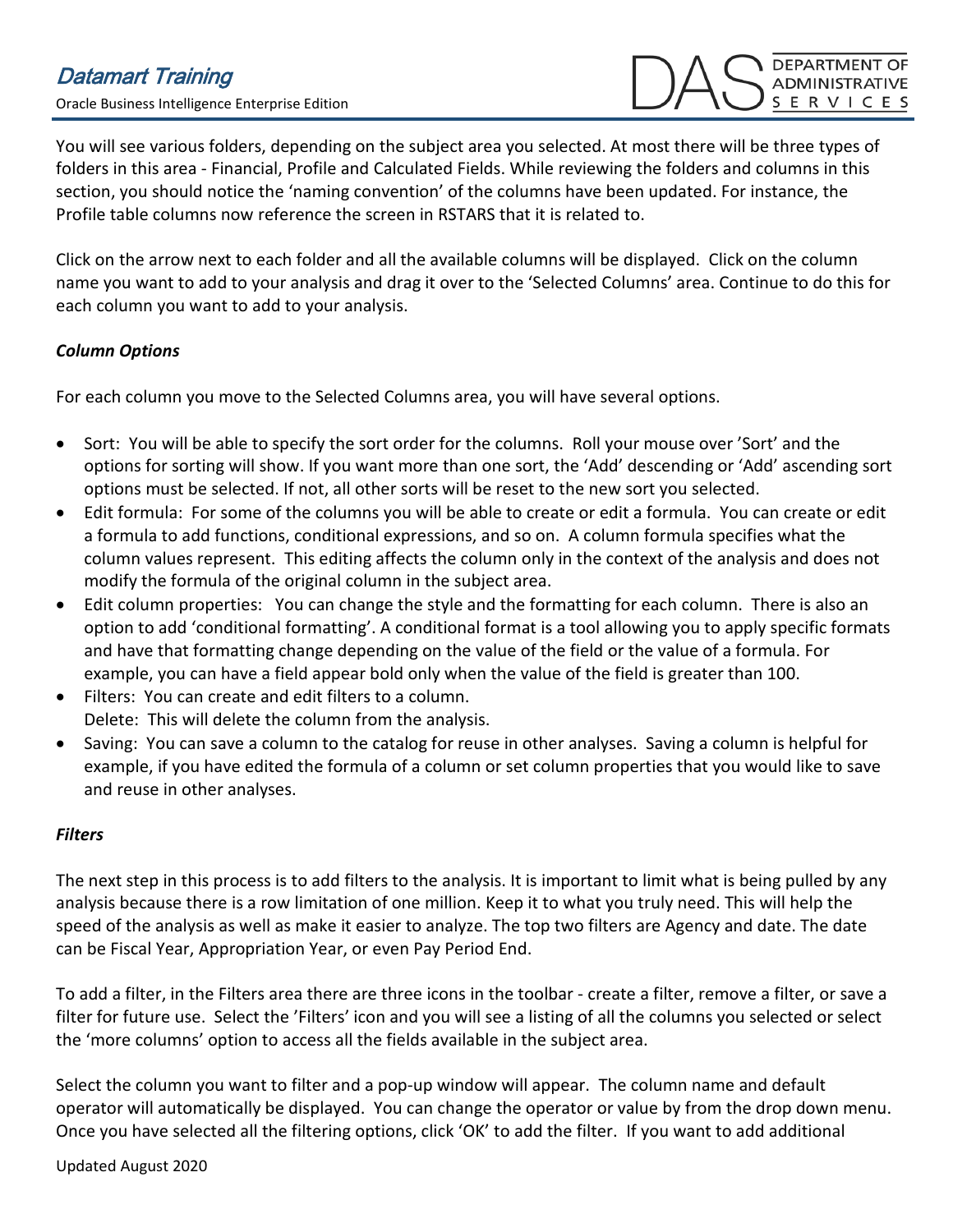Oracle Business Intelligence Enterprise Edition



filters, complete these steps again.

For this analysis we selected agency and appropriation year as shown in the filters area.

#### *Results*

Now that you have selected what data you want in your analysis you will select the 'Results' tab to obtain the data.

The waiting time for your data to be retrieved is based on many variables, such as agency size, time requested, and others using the Datamart. If you are experiencing extended delays, please email the Datamart support.

Once you receive data within the 'Results' section, you will see a tab called 'Compound Layout'. This is how OB1 displays data within the 'Results' section. Each compound layout created can be altered to display various views such as tables, charts, pivots, and graphs.

Below the Compound Layout area you will see 'Selection Steps'. Everything you do in the Compound Layout section will be recorded and displayed in this area. It is a step by step depiction of what is occurring in the compound layout.

## *Compound Layout*

Within the Compound Layout area you will find different formatting tools.

- Format container: This option provides ways to align, create borders and adjust width.
- View properties: This option allows for different data viewing, altering content paging, updating rows per page and row styling.
- Edit view: This option allows additional editing of the prompts, sections, and measurements.
- Remove view: This option allows you to remove the view from the compound layout.

Now, let's look at some of the most commonly used shortcut keys available in the Results section. The print options lets you print the results in a printable PDF or HTML format.

Export results allows you to export the results to different formats. When you export to a different format, you are still limited to one million rows of data. By exporting the data you can save it to your computer or a network within your agency.

The Scheduler option allows you to schedule a specific analysis to run at a desired time. We will be looking at this feature, in more detail, later in the training.

The next option is to 'Show how results will look on a Dashboard'. Depending on what option you select, OB1 will create a sample Dashboard. You can choose to keep the view or not.

If you ever need to refresh the data, there is a 'Refresh' button as well. You only need to do this if the data has changed.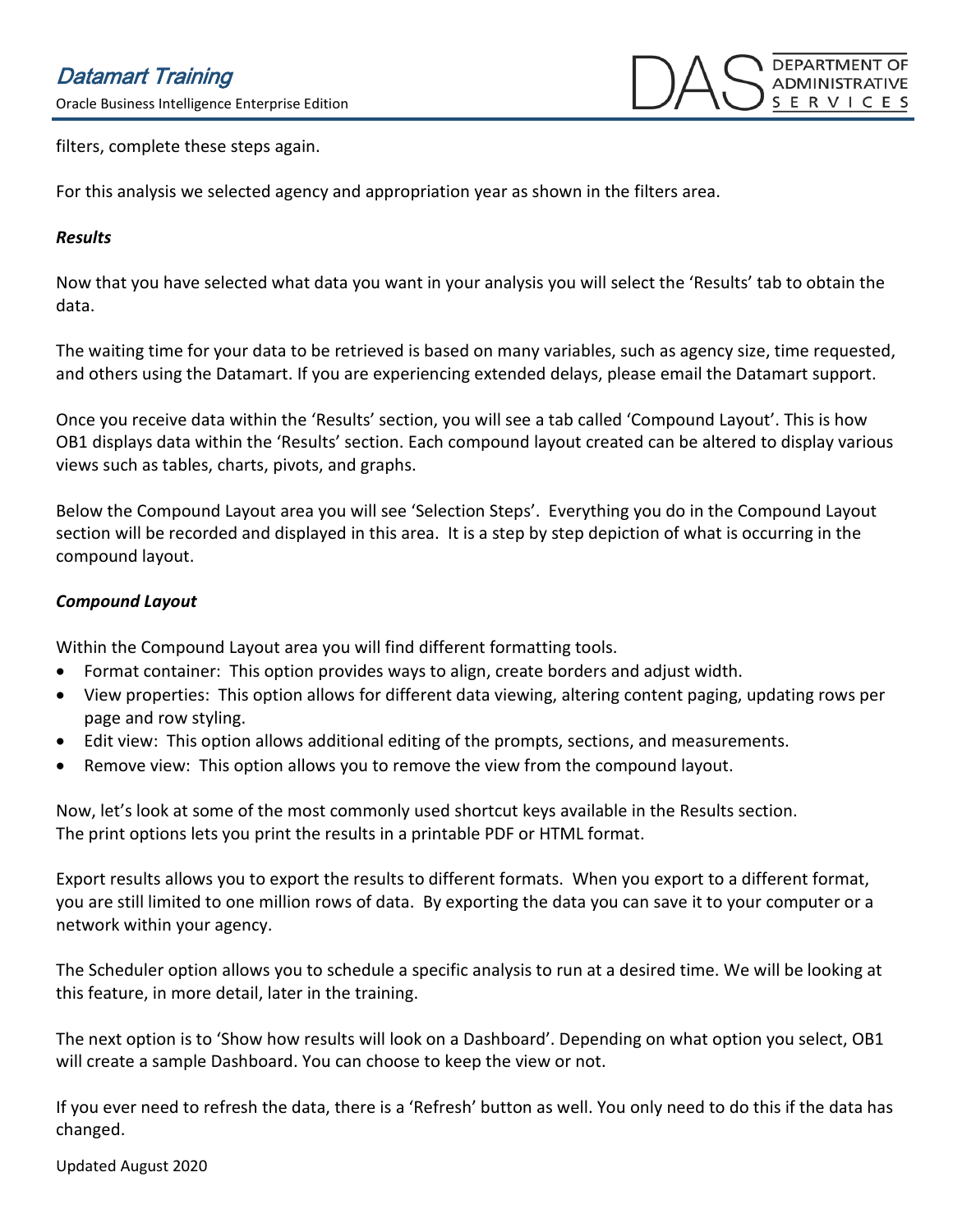OB1 creates different 'Visualizations' which can include graphs, pivots, and charts. To create a visualization, select the drop down menu and then select the type of visualization you'd like to create. You can add multiple visualizations to a results section or compound layout.

OB1 provides a way to create 'Calculated fields'. To the right of the visualizations view, you will see an icon that looks like a ruler. It is used for making formulas such as 'A' plus 'B' equals the new value of 'C' or a formula like 'If' 'X' occurs, then do 'Z' times 'Y'. You can create many different calculated fields. It is recommended to create these calculated fields within the 'criteria' section; however, you are able to complete this task within the 'Results' section as well.

There are four other options allowing you to create, duplicate, delete, or rename any compound layouts within your results section.

In the Results tab you are able to sort. To do this hover your mouse over a title of a column field, then you will see an 'ascending' or 'descending' option. This will only sort the one field you have selected. All other sorts will be removed and only the new sort you selected will be used.

Within the Results section, you can create or delete views. If you delete a view, it is not fully deleted. You can always add it back at any time, by using the 'view' option. The views can also be moved around by dragging and dropping the view into the desired location. You must remember to wait for the blue line that will show up when your mouse is in line to drop the view into place.

## *Saving*

As with any program it is always a good idea to save often. There are two important save icons, when editing an analysis, one is 'save' and the other is 'save as'. When saving, it will ask you to save to either the My folders or Shared folders area. It is only necessary to save to the shared folder when you believe the file will need to be accessed by others. If this is just an analysis for your own use, then saving to the My folder space is best.

When saving, it is highly recommended to add descriptive text in the description field. This can be any information to help describe what is contained in the file. This will help you and others understand why the file was created or what is contained in the file.

Once saved, the file will be displayed in the catalog section of OB1.

# *Formula Creation*

Now we are going to look at some advanced features. We will talk about formula creation and agents. We will start by discussing formulas.

Creating a formula can be very useful. Formula creation focuses on creating calculated or computed items that then become a standard field within the analysis. This creation can be done at different stages of the analysis. It is recommended to do this at the 'criteria' level. You may also do it at the 'results' section; however, the earlier the better, so it can be included in all data sets. This will also help the new formula field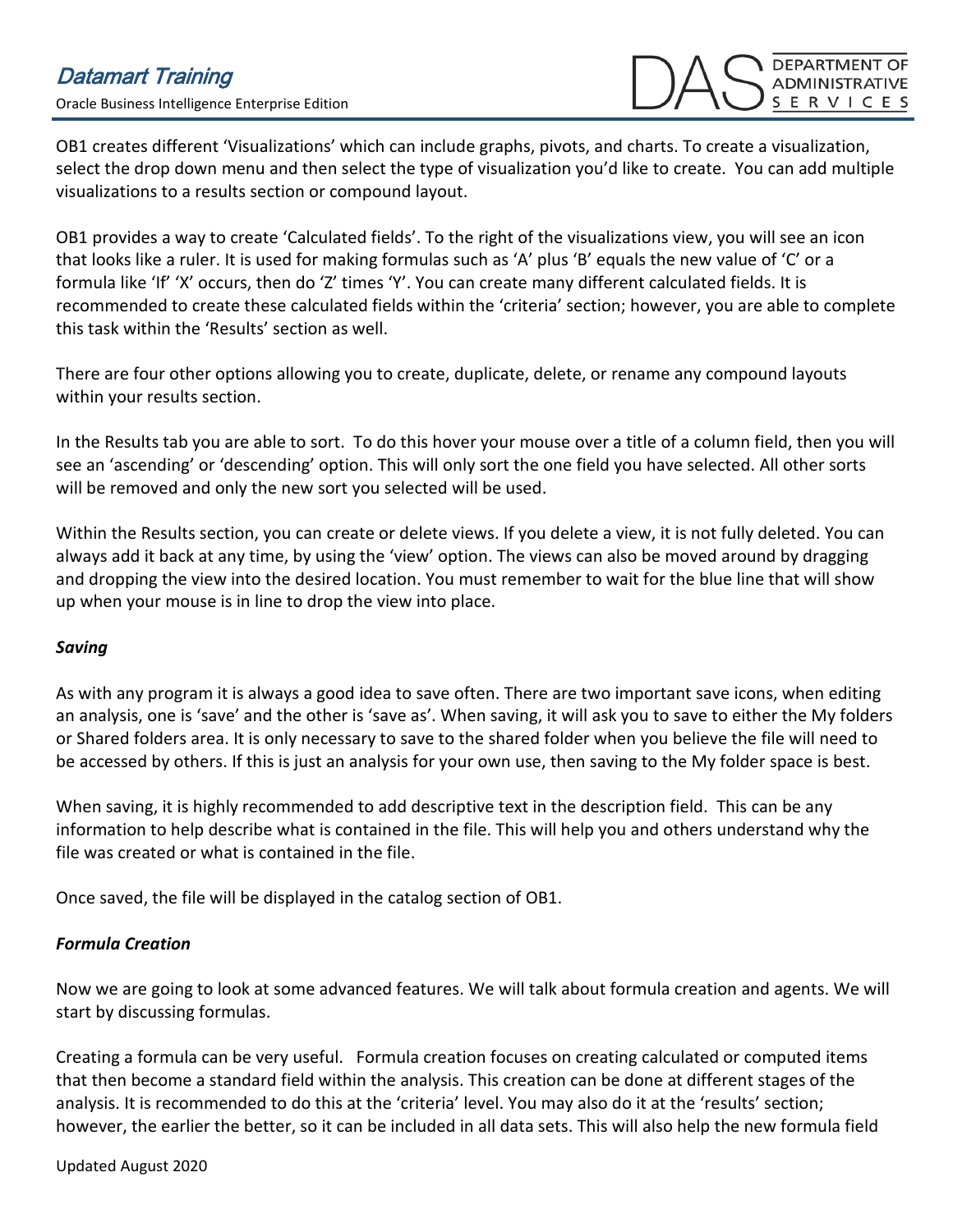to be easily added within the 'results' section.

#### *Row Count*

The example formula we will examine is 'Row count'. Row count is a frequently used formula and has been added to the Calculated Fields folder. If you have new formulas, please share them by emailing the Datamart support.

Row count can be a handy tool to help you understand how much data your criteria has created.

To add any formula to an analysis, in the Results section you will click on the 'New Calculated Measure' icon that looks like a ruler. A pop-up window will display.

You must first rename the column as it cannot be the same name as another field. For our example, it was renamed as 'Row Count'. Next, you will add the formula in the 'Column Formula' area. Once the correct formula is in place, you select 'ok'.

If an error occurs, it will be displayed at the bottom of the pop up window. A correct formula must be included for the field to display and close properly.

You will be taken back to the results area and you can see a new column was added with the row count.

When a new formula is included in the results, it is displayed as a standard column. You will more than likely want to have the total row count at the top of your results view as a header. To do this, click on the pencil icon. This will get into the 'Compound Layout' mode. Next, move the 'Row Count' column from 'Columns and Measures' into the 'Sections' area.

To create the total row count, click on the 'sigma summation symbol' and from the drop down menu select either 'Before' or 'After' .

Another way to add Row Count as a heading, is to select 'section properties' and a pop-up window will display. Change the 'column heading display' to either 'Start' or 'Above' and click 'Done' to finish editing. This change will display the title of the field to Row Count.

When you are done making these changes, click 'Done' to view the results. You will now see row count at the top of the table.

## *Agents*

Now let's look at 'Agents'. An agent is the process to schedule data to run at a specific date and time. You can use agents to provide alerts, schedule when data is published, identify how and who the data is delivered to, and create conditional event-driven action. This can help you automate your business processes.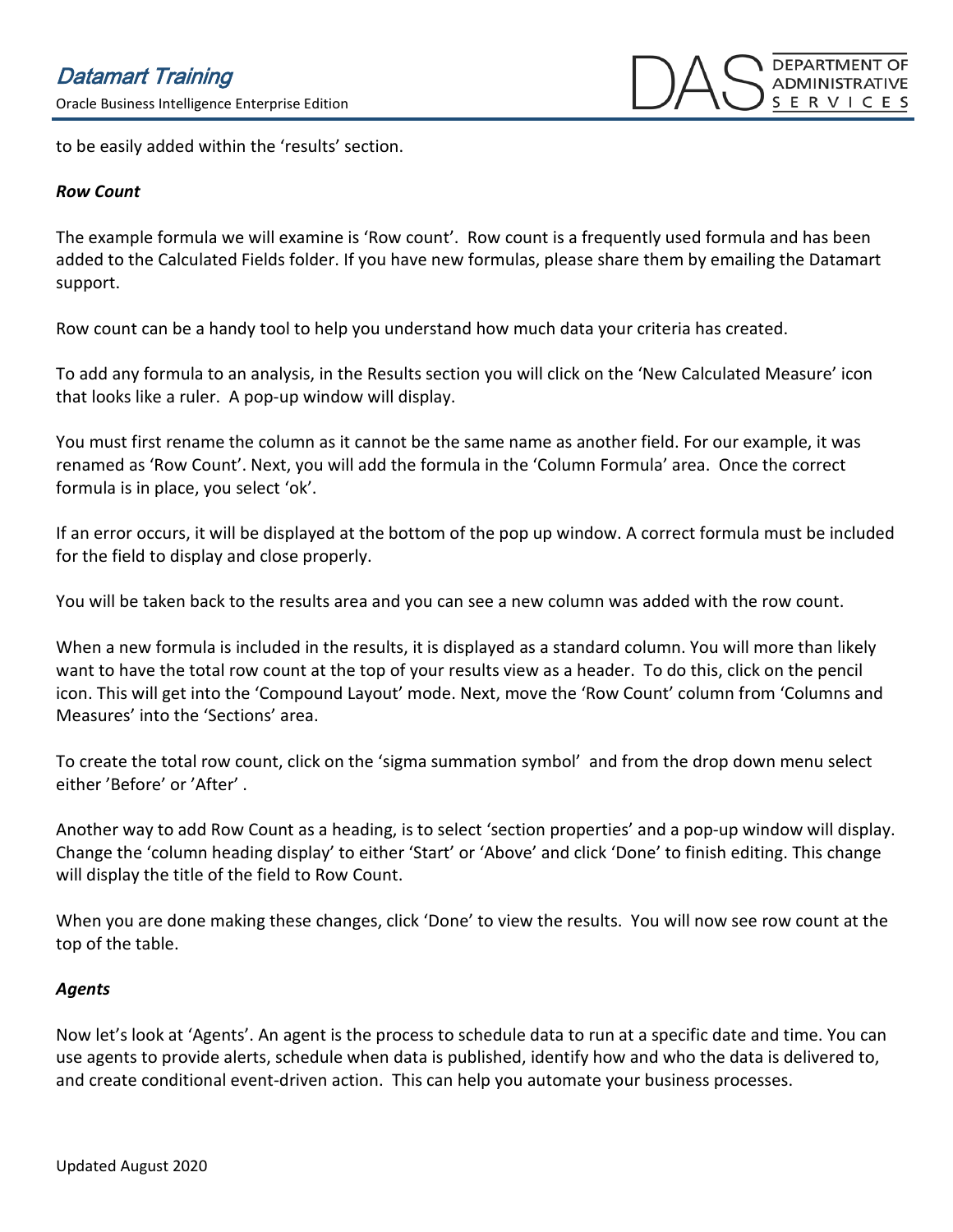## *Alerts*

Agents can provide alerts. An alert is a notification generated by an agent delivering personalized and actionable content to specified recipients or to subscribers to the agent.

You can see the alerts that have been delivered to you by going to the homepage and viewing the 'alerts' section.

You can also see the data on the first page of 'My Dashboard', which is shown in the 'dashboard' menu option, by selecting 'My Dashboard'.

## *General*

The first step in creating an Agent is to click on the 'schedule' icon when you are in the results section of an analysis. Once selected, a new window will appear providing details for creating an agent. You will need to make the appropriate selections under each of the tabs.

Starting with the 'General' tab, you will select the priority of the scheduled file and 'run as' a specific user. It is recommended to use your own user information.

#### *Schedule*

Next is the 'Schedule' tab where you create the schedule for when the agent will process. You will need to select the frequency from the drop down menu. Depending on the frequency, you will have different options. We will use monthly as our frequency.

After selecting 'Monthly' you will need to select what day it will be processed and what months you want it processed for.

If you plan to complete a condition then you should schedule it to run daily after 6pm. This will run the agent after the load process has occurred and pull the necessary data.

In addition, if you plan to select a condition, the program will look at the schedule first and then verify if the condition is also met prior to running the file. Therefore, the running 'daily' example, will cause the file to only run when the condition is met, yet it will check to see if the condition is valid each day.

#### *Condition*

Next is the Condition tab, which helps set specific requirements that will trigger a file to run depending on if the condition is met.

You can create a new condition or browse for an existing condition.

The Datamart administration team included some commonly used conditions. These are located within the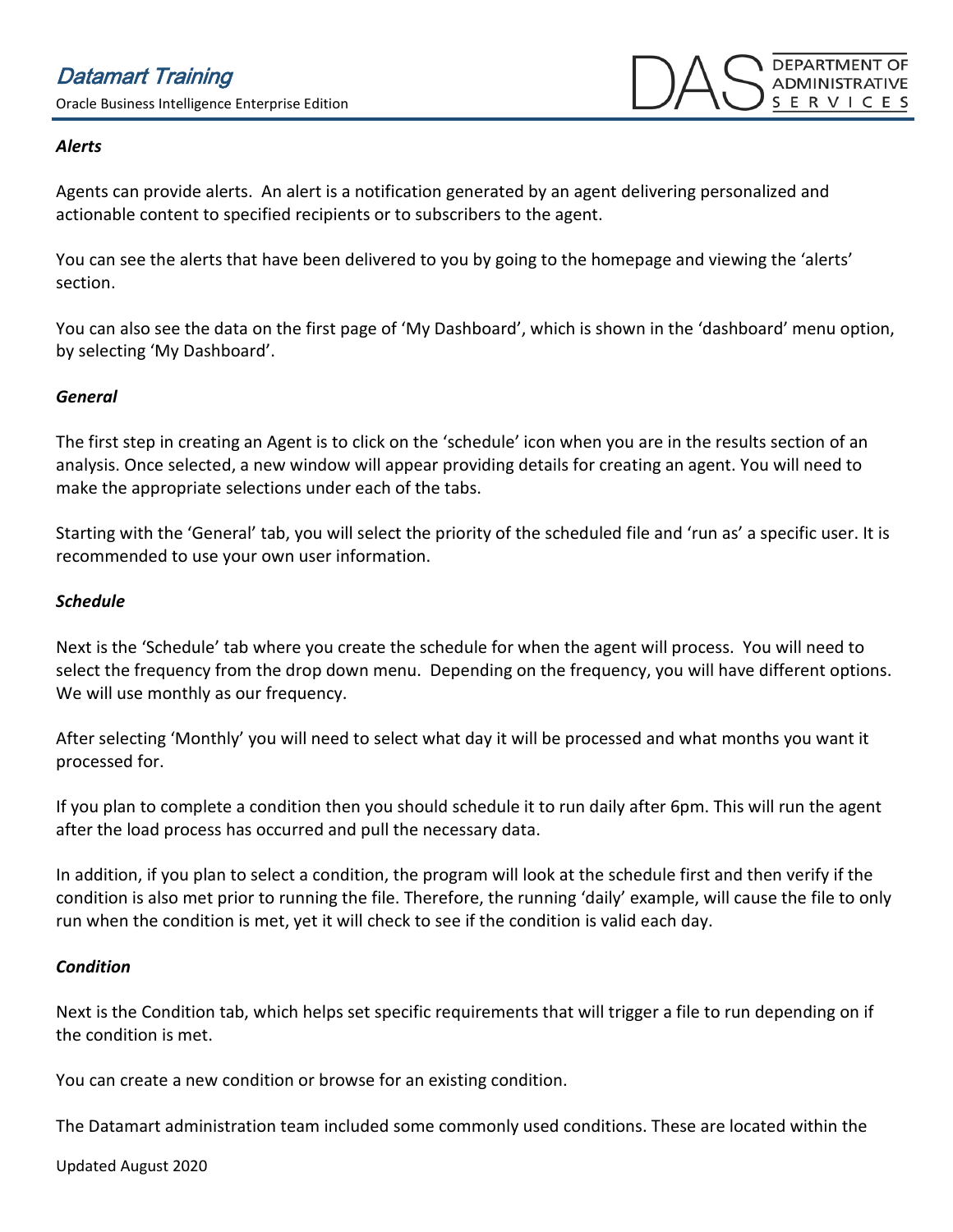directory called 'Shared Folders/Condition'. The dates within these conditions are updated by the Datamart technical support due to their varying nature.

After you select a condition, the name of the condition will be displayed.

## *Delivery*

The 'Delivery Content' tab is where you are able to select how your data will be delivered through email.

You are able to add a subject line in the Subject field.

You can add the data to the email in various formats such as CSV, Excel, PowerPoint, and PDF. If you plan to add an attachment to the email, it is recommended you use the CSV file format. This format has been improved in the OB1 settings to allow one million rows of data to be exported. The other applications do not allow that much data to be exported at one time. In addition, CSV is very similar to Excel, so a user can easily save the file in the Excel format once it has been obtained.

You can add a note to the email.

## *Recipient*

Next, is the Recipient tab where you are able to decide who will receive the data.

Recipients can be users of OB1 or others who are not users of OB1. However, others will need a specific email address included, while an OB1 user can be searched for and selected from the tab menu.

To add an recipient who is an OB1 user, do the following. Click the plus icon. The Select User window will display. You can do a search by entering a person's name or scrolling through the list of accounts. When you find the person to add as a recipient, click on their name in the 'Accounts' list and then click on the single arrow. You will see all the recipients you selected under 'Selected Members'. When you are done selecting recipients, click OK.

To add a recipient who is not an OB1 user, do the following. Select the envelope and plus sign icon. The Enter Email Address will display. Enter the email address for each recipient. You can add multiple email addresses by separating them with a comma. Click OK when you are finished.

All the names or emails of the recipients will be displayed.

## *Destination*

Next, is the Destination tab where you are able to decide how they will receive the data.

The destination for the data is determined based on various options that are selected, such as 'homepage', 'alert' and 'dashboard'. It is ok to select multiple destinations, if needed.